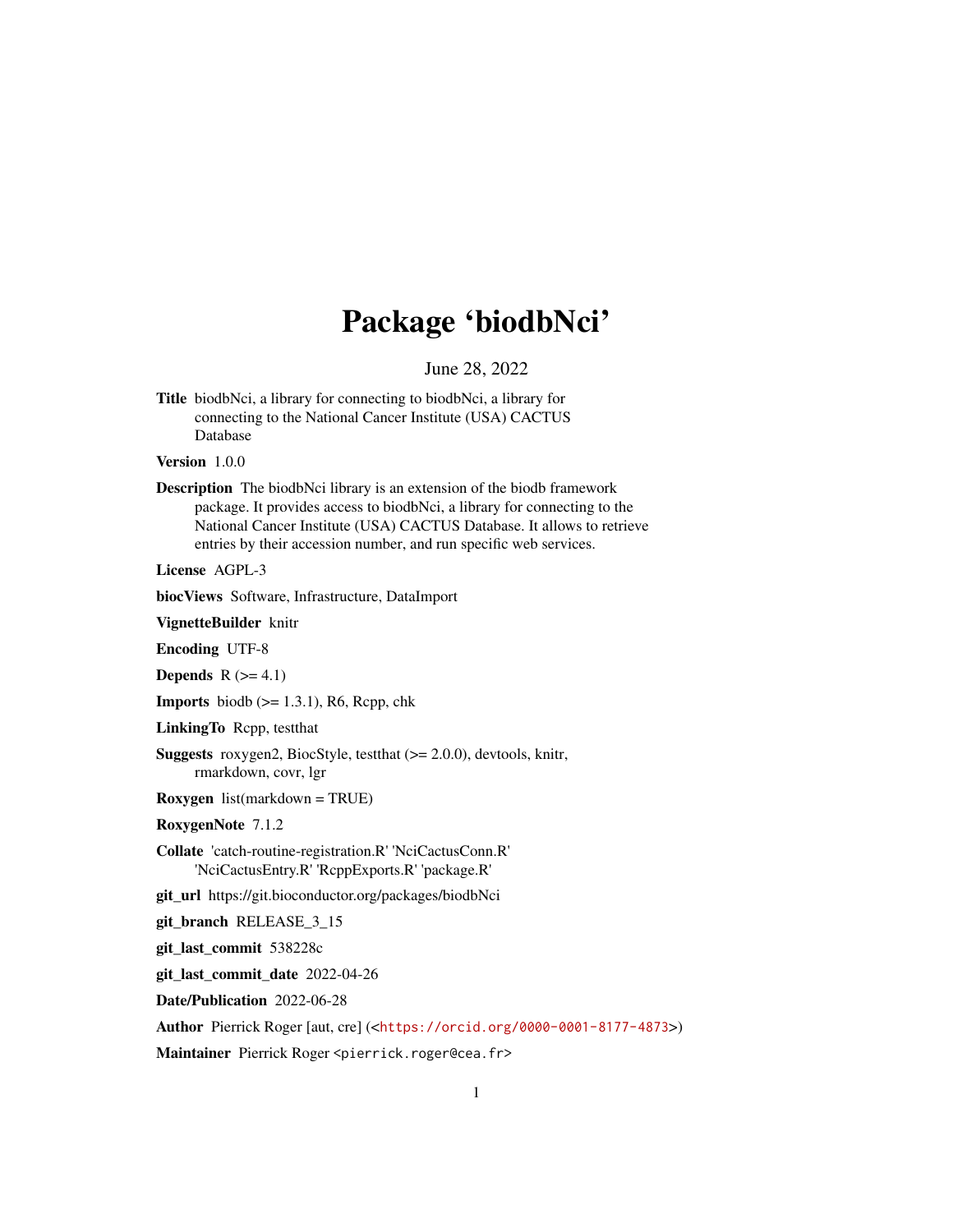### <span id="page-1-0"></span>R topics documented:

| Index | $\overline{\mathbf{z}}$ |  |
|-------|-------------------------|--|
|       |                         |  |
|       |                         |  |
|       |                         |  |

| biodbNci-package | biodbNci: biodbNci, a library for connecting to biodbNci, a library for |
|------------------|-------------------------------------------------------------------------|
|                  | connecting to the National Cancer Institute (USA) CACTUS Database       |

#### Description

The biodbNci library is an extension of the biodb framework package. It provides access to biodb-Nci, a library for connecting to the National Cancer Institute (USA) CACTUS Database. It allows to retrieve entries by their accession number, and run specific web services.

#### Details

See vignette biodbNci:

vignette('biodbNci', package='biodbNci')

#### Author(s)

Maintainer: Pierrick Roger <pierrick.roger@cea.fr> [\(ORCID\)](https://orcid.org/0000-0001-8177-4873)

#### See Also

[NciCactusConn.](#page-1-1)

<span id="page-1-1"></span>

| NciCactusConn | biodbNci, a library for connecting to the National Cancer Institute |
|---------------|---------------------------------------------------------------------|
|               | (USA) CACTUS Database. connector class.                             |

#### Description

biodbNci, a library for connecting to the National Cancer Institute (USA) CACTUS Database. connector class.

biodbNci, a library for connecting to the National Cancer Institute (USA) CACTUS Database. connector class.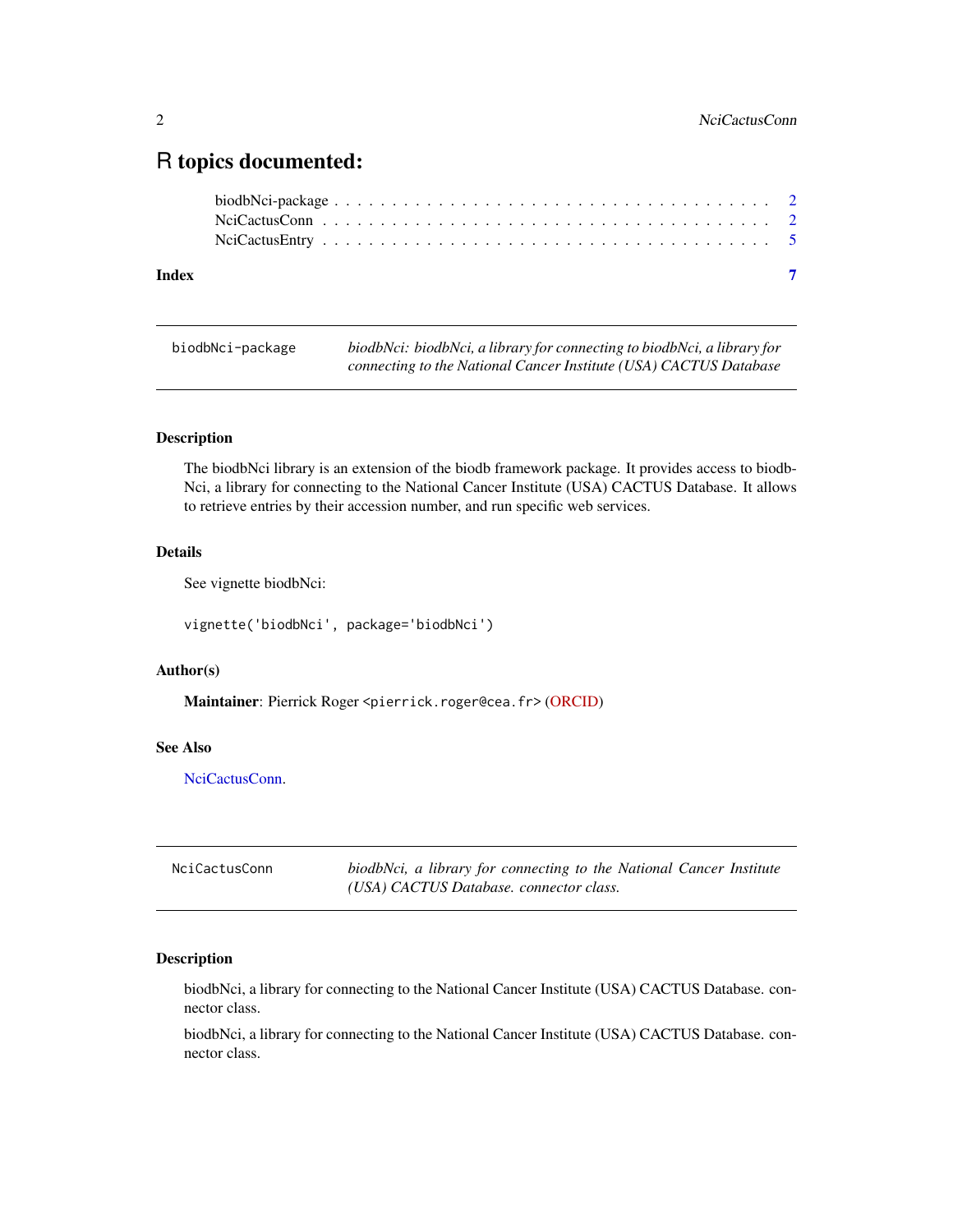#### <span id="page-2-2"></span>NciCactusConn 3

#### Details

Connector class for biodbNci, a library for connecting to the National Cancer Institute (USA) CAC-TUS Database.

This class implements a connector for accessing the NCI database, using CACTUS services. See https://www.cancer.gov/ and https://cactus.nci.nih.gov/.

#### Super classes

[biodb::BiodbConnBase](#page-0-0) -> [biodb::BiodbConn](#page-0-0) -> NciCactusConn

#### Methods

#### Public methods:

- [NciCactusConn\\$new\(\)](#page-2-0)
- [NciCactusConn\\$wsChemicalIdentifierResolver\(\)](#page-2-1)
- [NciCactusConn\\$conv\(\)](#page-3-0)
- [NciCactusConn\\$convCasToInchi\(\)](#page-3-1)
- [NciCactusConn\\$convCasToInchikey\(\)](#page-3-2)
- [NciCactusConn\\$clone\(\)](#page-3-3)

<span id="page-2-0"></span>Method new(): New instance initializer. Connector classes must not be instantiated directly. Instead, you must use the createConn() method of the factory class.

*Usage:*

NciCactusConn\$new(...)

*Arguments:*

... All parameters are passed to the super class initializer.

*Returns:* Nothing.

<span id="page-2-1"></span>Method wsChemicalIdentifierResolver(): Calls Chemical Identifier Resolver web service. See https://cactus.nci.nih.gov/chemical/structure\_documentation for details.

```
Usage:
NciCactusConn$wsChemicalIdentifierResolver(
  structid,
  repr,
 xml = FALSE,
  retfmt = c("plain", "parsed", "ids", "request")
\lambda
```
#### *Arguments:*

structid The submitted structure identifier.

repr The wanted representation.

- xml A flag for choosing the format returned by the web service between plain text and XML.
- retfmt Use to set the format of the returned value. 'plain' will return the raw results from the server, as a character value. 'parsed' will return the parsed results, as an XML object. 'request' will return a BiodbRequest object representing the request as it would have been sent. 'ids' will return a character vector containing the IDs of the matching entries.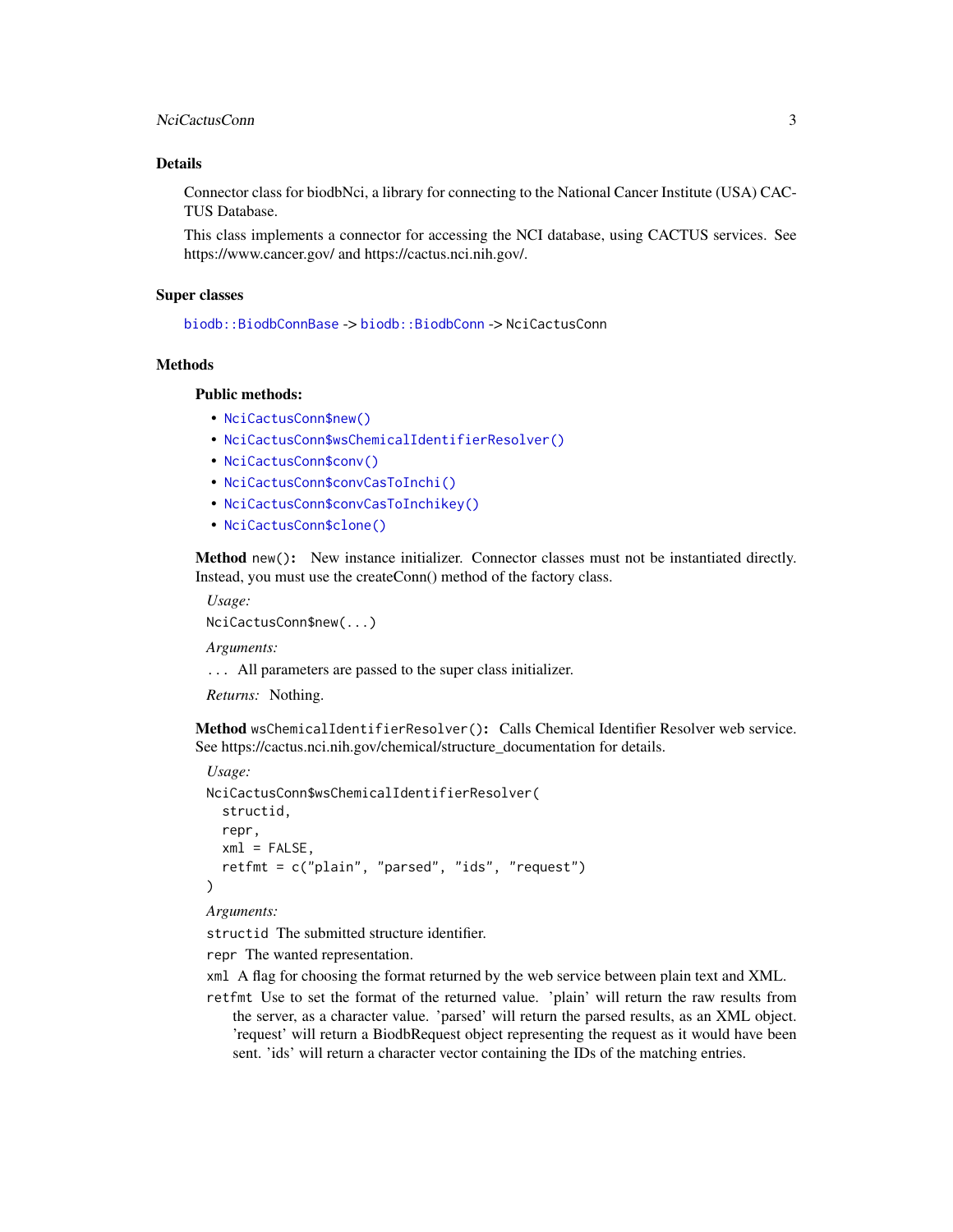<span id="page-3-4"></span>*Returns:* Depending on retfmt parameter.

<span id="page-3-0"></span>Method conv(): Calls wsChemicalIdentifierResolver() to convert a list of IDs into another representation.

*Usage:* NciCactusConn\$conv(ids, repr)

*Arguments:*

ids A character vector containing IDs.

repr The targeted representation.

*Returns:* A character vector, the same length as ids, containing the converted IDs. NA values will be set when conversion is not possible.

<span id="page-3-1"></span>Method convCasToInchi(): Converts a list of CAS IDs into a list of InChI.

*Usage:*

NciCactusConn\$convCasToInchi(cas)

*Arguments:*

cas A character vector containing CAS IDs.

*Returns:* A character vector, the same length as ids, containing InChI values or NA values where conversion was not possible.

<span id="page-3-2"></span>Method convCasToInchikey(): Converts a list of CAS IDs into a list of InChI keys.

*Usage:*

NciCactusConn\$convCasToInchikey(cas)

*Arguments:*

cas A character vector containing CAS IDs.

*Returns:* A character vector, the same length as ids, containing InChI Key values or NA values where conversion was not possible.

<span id="page-3-3"></span>Method clone(): The objects of this class are cloneable with this method.

*Usage:*

NciCactusConn\$clone(deep = FALSE)

*Arguments:*

deep Whether to make a deep clone.

#### See Also

[BiodbConn](#page-0-0).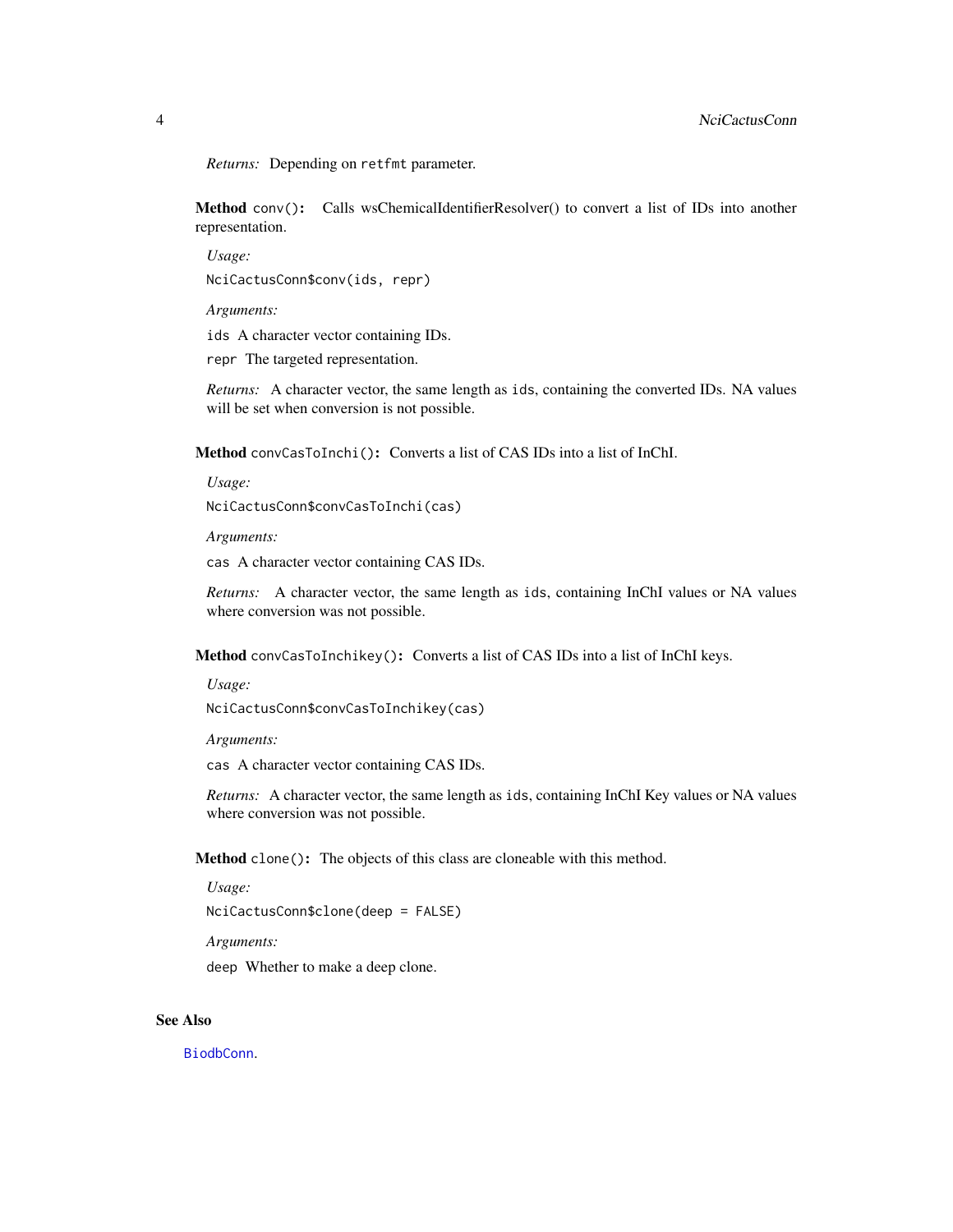#### <span id="page-4-0"></span>NciCactusEntry 5

#### Examples

```
# Create an instance with default settings:
mybiodb <- biodb::newInst()
# Get a connector:
conn <- mybiodb$getFactory()$createConn('nci.cactus')
# Use a database extract in order to avoid the downloading of the whole
# database.
dbExtract <- system.file("extdata", 'generated', "cactus_extract.txt.gz",
    package="biodbNci")
conn$setPropValSlot('urls', 'db.gz.url', dbExtract)
# Get an entry
e <- conn$getEntry('749674')
# Terminate instance.
mybiodb$terminate()
```
NciCactusEntry *biodbNci, a library for connecting to the National Cancer Institute (USA) CACTUS Database. entry class.*

#### Description

Entry class for biodbNci, a library for connecting to the National Cancer Institute (USA) CACTUS Database.

#### Super classes

[biodb::BiodbEntry](#page-0-0) -> [biodb::BiodbTxtEntry](#page-0-0) -> [biodb::BiodbSdfEntry](#page-0-0) -> NciCactusEntry

#### Methods

#### Public methods:

• [NciCactusEntry\\$clone\(\)](#page-3-3)

Method clone(): The objects of this class are cloneable with this method.

*Usage:*

NciCactusEntry\$clone(deep = FALSE)

*Arguments:*

deep Whether to make a deep clone.

#### See Also

[BiodbSdfEntry](#page-0-0).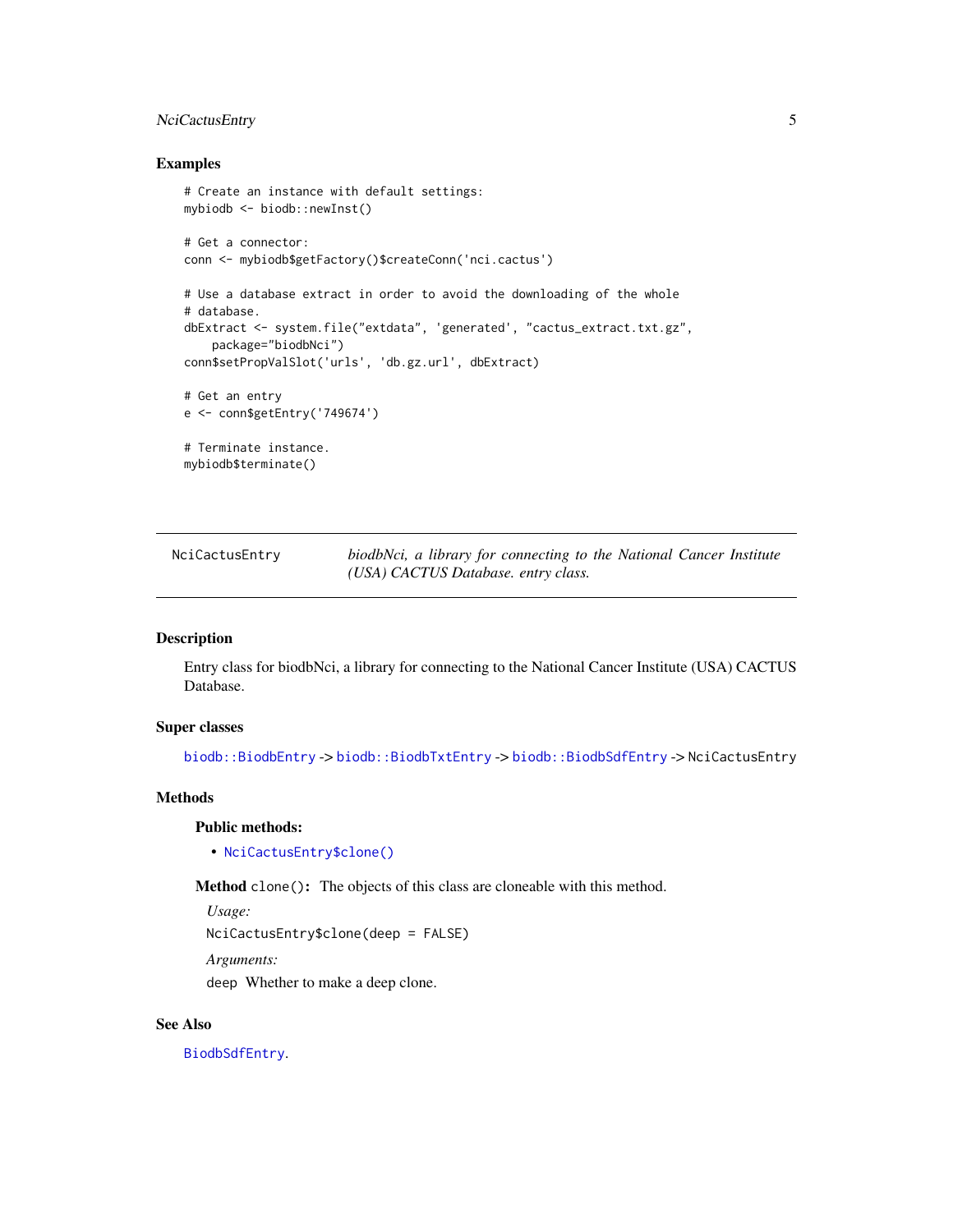#### Examples

```
# Create an instance with default settings:
mybiodb <- biodb::newInst()
# Get a connector that inherits from NciCactusConn:
conn <- mybiodb$getFactory()$createConn('nci.cactus')
# Use a database extract in order to avoid the downloading of the whole
# database.
dbExtract <- system.file("extdata", 'generated', "cactus_extract.txt.gz",
    package="biodbNci")
conn$setPropValSlot('urls', 'db.gz.url', dbExtract)
# Get an entry
e <- conn$getEntry('749674')
# Terminate instance.
mybiodb$terminate()
```